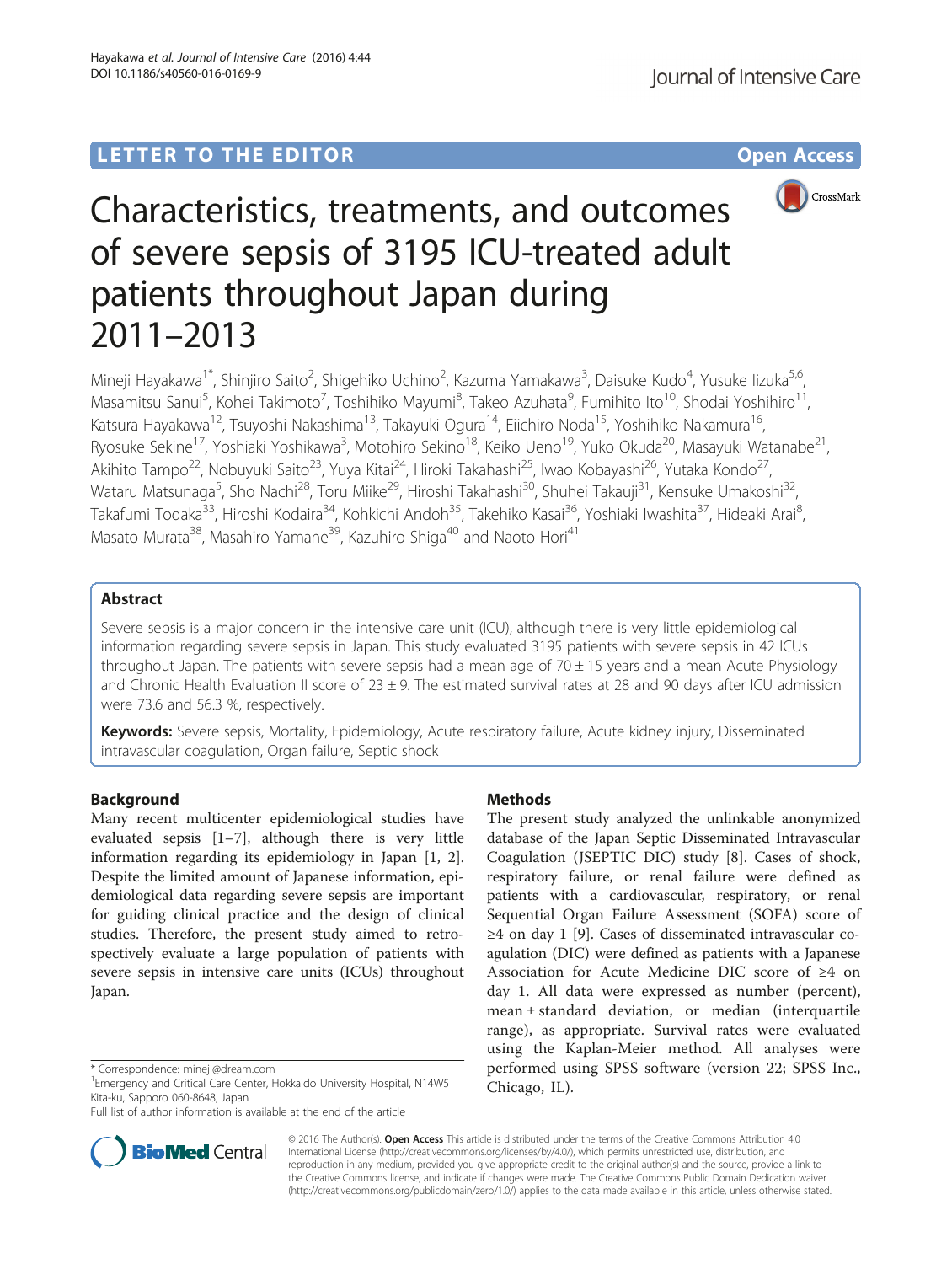#### Results

The present study included 3195 consecutive patients (2111 patients without shock and 1084 patients with shock). These patients included 1916 men (mean age 68  $\pm$  14 years) and 1279 women (mean age 71  $\pm$  15 years). The mean Acute Physiology and Chronic Health Evaluation II score among all patients was  $23 \pm 9$ . The primary infection sites are presented in Table 1. The blood culture results and responsible microorganisms are presented in Table 2. The frequencies of administering various adjunct treatments for severe sepsis during the first 7 days after ICU admission are shown in Table 3. The survival curves for patients with and without various medical conditions are presented in Fig. [1](#page-2-0). The estimated survival rates at 28 and 90 days among all patients with severe sepsis after the ICU admission were 73.6 and 56.3 %, respectively.

### **Discussion**

The present study evaluated the characteristics, treatments, and outcomes from 3195 patients with severe sepsis in 42 ICUs throughout Japan. The earlier epidemiological reports from after 2005 are summarized in the Additional file [1](#page-2-0): Table S1. Although two previous Japanese studies have reported epidemiological information from 890 Japanese patients with severe sepsis, most of the participating institutions were university hospitals [[1, 2\]](#page-3-0). In contrast, approximately half of the participating institutions in the present study were municipal hospitals. Furthermore, we included both general and emergency ICUs. Nevertheless, the distributions of age, severity, and mortality rates in the present study were similar to the findings from two previous Japanese studies [\[1, 2\]](#page-3-0).

Patients with severe sepsis in other countries are generally younger than their Japanese counterparts [\[1](#page-3-0)–[7](#page-3-0)]. Furthermore, other countries have higher mortality rates for patients with severe sepsis, compared to the rate

Table 1 Primary infection site responsible for the sepsis

|                        | Without shock | With shock | Total       |
|------------------------|---------------|------------|-------------|
|                        | $n = 2111$    | $n = 1084$ | $n = 3195$  |
| Abdomen                | 661 (31 %)    | 371 (34 %) | 1032 (32 %) |
| Lung/thorax            | 575 (27 %)    | 252 (23 %) | 827 (26 %)  |
| Urinary tract          | 349 (17 %)    | 160 (15 %) | 509 (16 %)  |
| Bone/soft tissue       | 251 (12 %)    | 123 (11 %) | 374 (12 %)  |
| Cardiovascular system  | 54 (3 %)      | 14 (1 %)   | 68 (2 %)    |
| Central nervous system | 44 (2 %)      | 19 (2 %)   | 63 (2 %)    |
| Catheter-related       | 23 (1 %)      | 21 (2 %)   | 44 (1 %)    |
| Other                  | 37 (2 %)      | 23 (2 %)   | 60 (2 %)    |
| Unknown                | 117 (6 %)     | 101 (9 %)  | 218 (7 %)   |

Data are expressed as number (percent)

| Table 2 Microorganisms responsible for the sepsis and blood |  |  |  |
|-------------------------------------------------------------|--|--|--|
| culture results                                             |  |  |  |

|                                           | Without shock | With shock | Total      |
|-------------------------------------------|---------------|------------|------------|
|                                           | $n = 2111$    | $n = 1084$ | $n = 3195$ |
| Microorganisms responsible for the sepsis |               |            |            |
| Gram-negative rod                         | 774 (35%)     | 421 (39%)  | 1165 (37%) |
| Gram-positive coccus                      | 477 (23%)     | 261 (24%)  | 738 (23%)  |
| Fungus                                    | 43 (2%)       | 14 (1%)    | 57 (2%)    |
| Virus                                     | 20 (1%)       | 8(1%)      | 28 (1%)    |
| Mixed infection                           | 254 (12%)     | 146 (14%)  | 400 (13%)  |
| Other                                     | 40 (2%)       | 18 (2%)    | 58 (2%)    |
| Unknown                                   | 533 (25%)     | 216 (20%)  | 749 (23%)  |
| Blood culture                             |               |            |            |
| Positive                                  | 866 (41%)     | 540 (50%)  | 1406 (44%) |
| Negative                                  | 1,083 (51%)   | 508 (47%)  | 1591 (50%) |
| Not taken                                 | 162 (8%)      | 36 (3%)    | 198 (6%)   |

Data are expressed as number (percent)

from the present study, although the Acute Physiology and Chronic Health Evaluation II scores are similar for Japanese patients and other patients with sepsis [\[1](#page-3-0)–[7](#page-3-0)]. However, the reports from the other countries evaluated patients with sepsis during an earlier period (2002– 2010), compared to the patients from the three Japanese reports (2007–2013) [\[1](#page-3-0)–[7](#page-3-0)]. Furthermore, mortality among patients with sepsis has decreased on an annual basis, and these factors may explain the different mortality rates in Japan and other countries.

The present study's mortality rates for severe sepsis with and without shock are similar to the results from previous Japanese studies [\[1, 2](#page-3-0)]. However, severe sepsis is frequently complicated by respiratory failure, renal

Table 3 Frequencies of various adjunct treatments for severe sepsis during the first 7 days after the ICU admission

| Adjunct treatments                                      |               |
|---------------------------------------------------------|---------------|
| DIC treatments                                          | 1498<br>(47%) |
| Antithrombin                                            | 990 (31%)     |
| Thrombomodulin                                          | 856 (27%)     |
| Co-administration of antithrombin and<br>thrombomodulin | 496 (16%)     |
| Protease inhibitors                                     | 392 (12%)     |
| Heparinoids                                             | 167 (5%)      |
| Immunoglobulin                                          | 976 (31%)     |
| Low-dose steroids                                       | 777 (24%)     |
| Renal replacement therapy                               | 890 (28%)     |
| Non-renal indication renal replacement therapy          | 266 (8%)      |
| Polymyxin B-direct hemoperfusion                        | 692 (22%)     |

Data are presented as number (percentage)

DIC disseminated intravascular coagulation, ICU intensive care unit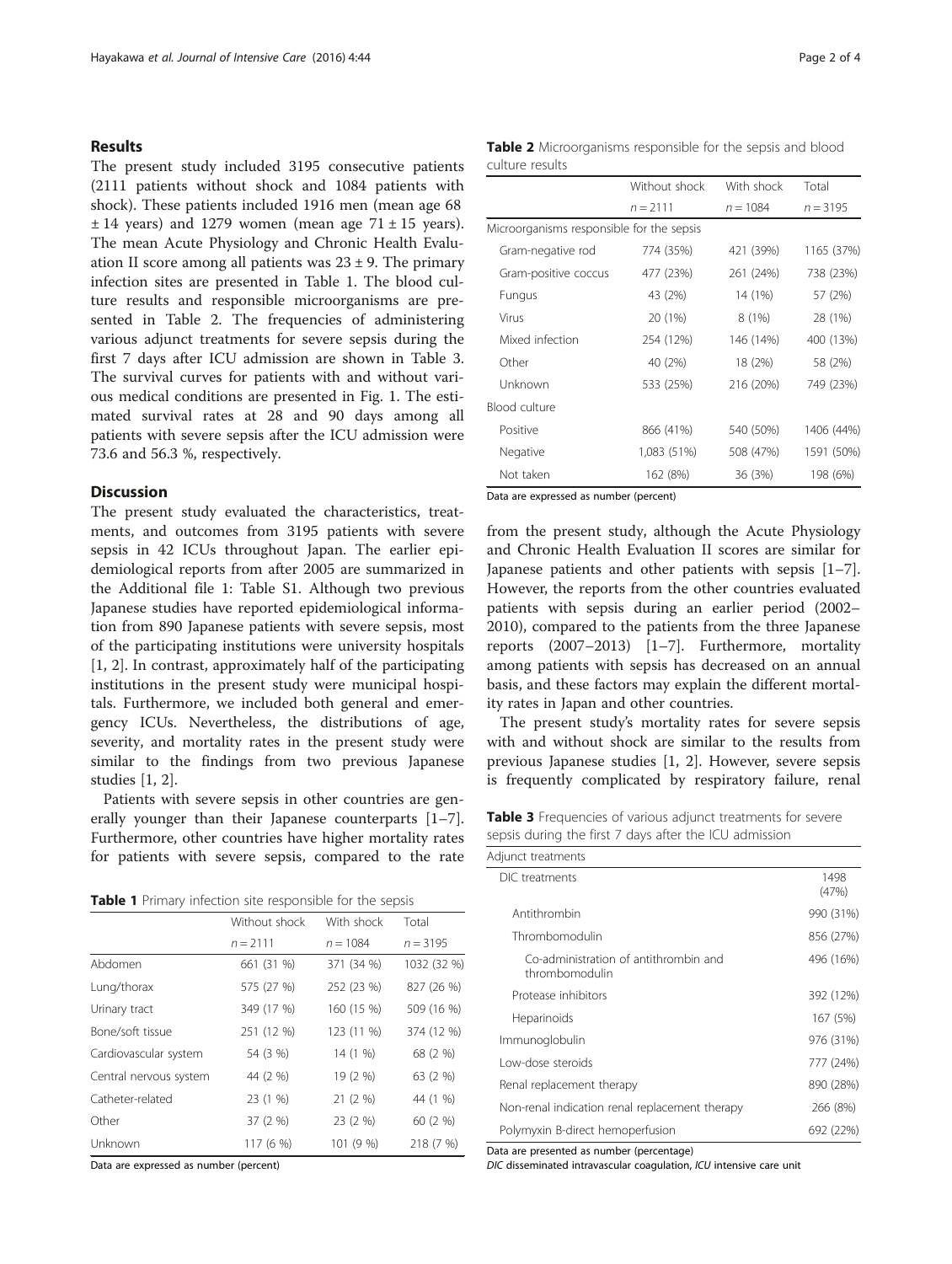<span id="page-2-0"></span>

failure, and DIC [[10](#page-3-0)], and the previous studies did not evaluate the mortality rates for severe sepsis in cases with respiratory or renal failure [[1, 2\]](#page-3-0). Thus, the present study provides the first survival curve data for Japanese patients with severe sepsis according to their complications with shock, respiratory failure, renal failure, or DIC.

## Additional file

[Additional file 1: Table S1.](dx.doi.org/10.1186/s40560-016-0169-9) Epidemiological information from previous reports after 2005. (DOC 48 kb)

#### Abbreviations

DIC, disseminated intravascular coagulation; ICU, intensive care unit; JSEPTIC DIC, Japan Septic Disseminated Intravascular Coagulation; SOFA, Sequential Organ Failure Assessment

#### Acknowledgements

We thank Editage [\(www.editage.jp](http://www.editage.jp/)) for English language editing.

#### Funding

There was no financial support for the present study.

#### Availability of data and material

The datasets supporting the conclusions of this article are available in the University Hospital Medical Information Network Individual Case Data Repository (UMIN000012543,<http://www.umin.ac.jp/icdr/index-j.html>). Please contact the corresponding author to access the data.

#### Authors' contributions

HM, SS, US, YK, KD, IY, SM, TK, and MT designed the study and reviewed the data set. HM, KD, SS, IY, TK, AT, IF, YS, HK, NT, OT, NE, NY, SR, YY, SM, UK, OY, WM, TA, SN, KY, TH, KI, KY, MW, NS, MT, TH, TS, UK, TT, KH, AK, KT, IY, AH, MM, YM, SK, and HN collected and assessed the data at each institution. HM interpreted the data and drafted the manuscript. All authors also read and approved the final manuscript.

#### Competing interests

Hayakawa M received a grant for basic research and lecturer's fees from Asahi Kasei Pharma Co. The other authors declare that they have no competing interests.

#### Consent for publication

Not applicable.